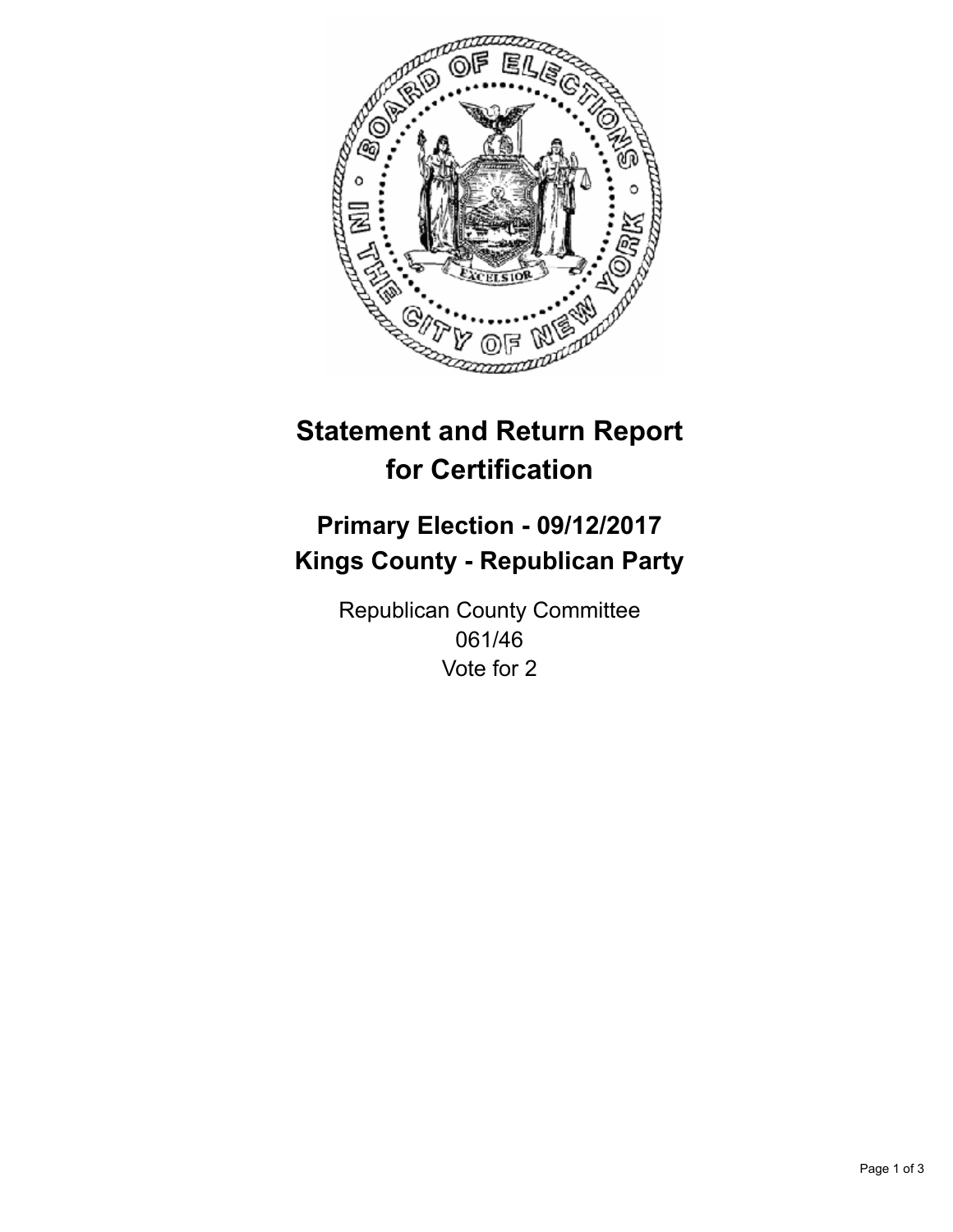

## **Assembly District 46**

| <b>PUBLIC COUNTER</b>                                    | 28       |
|----------------------------------------------------------|----------|
| MANUALLY COUNTED EMERGENCY                               | 0        |
| ABSENTEE / MILITARY                                      | 5        |
| AFFIDAVIT                                                | $\Omega$ |
| <b>Total Ballots</b>                                     | 33       |
| Less - Inapplicable Federal/Special Presidential Ballots | 0        |
| <b>Total Applicable Ballots</b>                          | 33       |
| ROSEMARY GUTTILA                                         | 5        |
| <b>MARTHA PETROSINI</b>                                  | 4        |
| <b>CHARLES D. COLE</b>                                   | 13       |
| <b>MAUREEN B. DAMATO</b>                                 | 16       |
| <b>Total Votes</b>                                       | 38       |
| Unrecorded                                               | 28       |